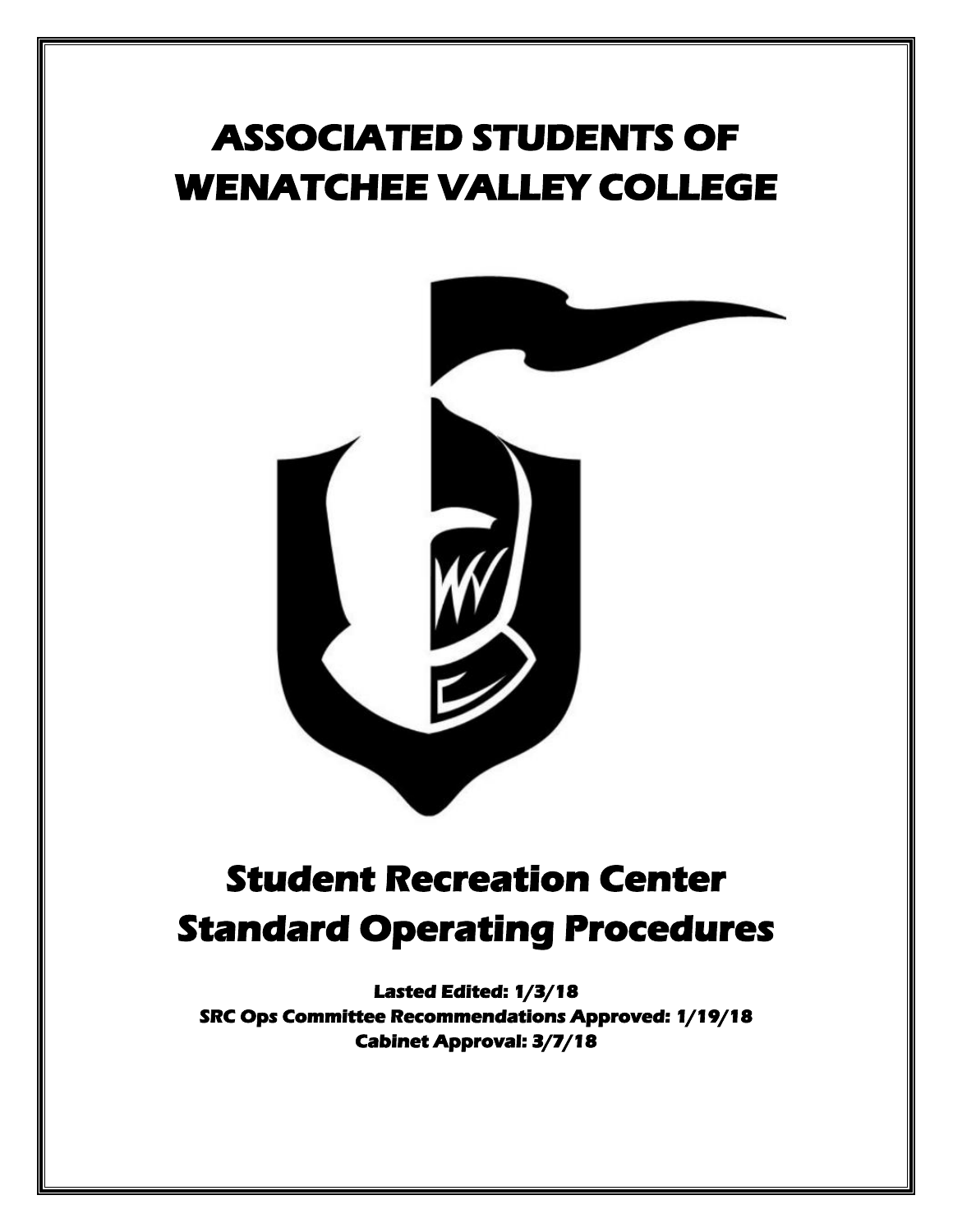## **Table of Context**

| 1. | <b>Section 1 - Introduction</b><br><u> 1989 - John Stein, Amerikaansk politiker (</u> † 1908)                                                                                                                                              | <b>PG. 4-5</b>   |
|----|--------------------------------------------------------------------------------------------------------------------------------------------------------------------------------------------------------------------------------------------|------------------|
|    |                                                                                                                                                                                                                                            | <b>PG.4</b>      |
|    |                                                                                                                                                                                                                                            | <b>PG.4</b>      |
|    |                                                                                                                                                                                                                                            | <b>PG. 4</b>     |
|    |                                                                                                                                                                                                                                            | <b>PG. 5</b>     |
|    |                                                                                                                                                                                                                                            | <b>PG.5</b>      |
|    |                                                                                                                                                                                                                                            | <b>PG.5</b>      |
|    | 2. Section 2 - Policies and Procedures                                                                                                                                                                                                     | PG. 5-15         |
|    |                                                                                                                                                                                                                                            | <b>PG.5</b>      |
|    | a) Eligibility ____                                                                                                                                                                                                                        | <b>PG.5</b>      |
|    | b) Types of Memberships & Fees                                                                                                                                                                                                             | <b>PG.6</b>      |
|    | Student Membership<br>PG. 6<br>i)                                                                                                                                                                                                          |                  |
|    | ii)                                                                                                                                                                                                                                        |                  |
|    | Temporary "2 Year Promise" Manuscriptus PG. 6<br>iii)                                                                                                                                                                                      |                  |
|    |                                                                                                                                                                                                                                            | PG. 6-7          |
|    | a) General<br>and the control of the control of the control of the control of the control of the control of the control of the                                                                                                             | <b>PG.6</b>      |
|    | b) Guest Policy <b>Construction</b> Construction of the Construction Construction Construction Construction Construction                                                                                                                   | <b>PG.7</b>      |
|    |                                                                                                                                                                                                                                            | <b>PG. 7-10</b>  |
|    | a) General Expectations example and the contract of PG. 7-8                                                                                                                                                                                |                  |
|    | b) Attire                                                                                                                                                                                                                                  | <b>PG.8</b>      |
|    |                                                                                                                                                                                                                                            | <b>PG. 7-8</b>   |
|    |                                                                                                                                                                                                                                            | <b>PG.8</b>      |
|    |                                                                                                                                                                                                                                            | <b>PG.8</b>      |
|    |                                                                                                                                                                                                                                            | <b>PG.9</b>      |
|    |                                                                                                                                                                                                                                            | <b>PG.9</b>      |
|    | e)                                                                                                                                                                                                                                         | <b>PG. 9</b>     |
|    | f)<br>Loitering <u>example and the set of the set of the set of the set of the set of the set of the set of the set of the set of the set of the set of the set of the set of the set of the set of the set of the set of the set of t</u> | <b>PG. 9</b>     |
|    | g)                                                                                                                                                                                                                                         |                  |
|    | h)                                                                                                                                                                                                                                         | <b>PG. 10</b>    |
|    | i)                                                                                                                                                                                                                                         | <b>PG. 10</b>    |
|    | j)<br>k)                                                                                                                                                                                                                                   | <b>PG. 10</b>    |
|    |                                                                                                                                                                                                                                            | <b>PG. 11-14</b> |
|    | a) Equipment Use                                                                                                                                                                                                                           | PG. 11-12        |
|    | <u> 1989 - Johann Barbara, martxa alemaniar arg</u>                                                                                                                                                                                        | <b>PG. 11</b>    |
|    |                                                                                                                                                                                                                                            | <b>PG. 12</b>    |
|    | d)                                                                                                                                                                                                                                         | <b>PG. 12</b>    |
|    | e)                                                                                                                                                                                                                                         | <b>PG. 13</b>    |
|    | f)                                                                                                                                                                                                                                         | <b>PG. 13</b>    |
|    |                                                                                                                                                                                                                                            | PG. 13-14        |
|    |                                                                                                                                                                                                                                            | <b>PG. 14</b>    |
|    |                                                                                                                                                                                                                                            | <b>PG. 14</b>    |
|    |                                                                                                                                                                                                                                            | <b>PG. 14</b>    |
|    |                                                                                                                                                                                                                                            | PG. 14-15        |
|    | F. Finances <u>experience</u> and the contract of the contract of the contract of the contract of the contract of the contract of the contract of the contract of the contract of the contract of the contract of the contract of t        | <b>PG.15</b>     |
|    |                                                                                                                                                                                                                                            |                  |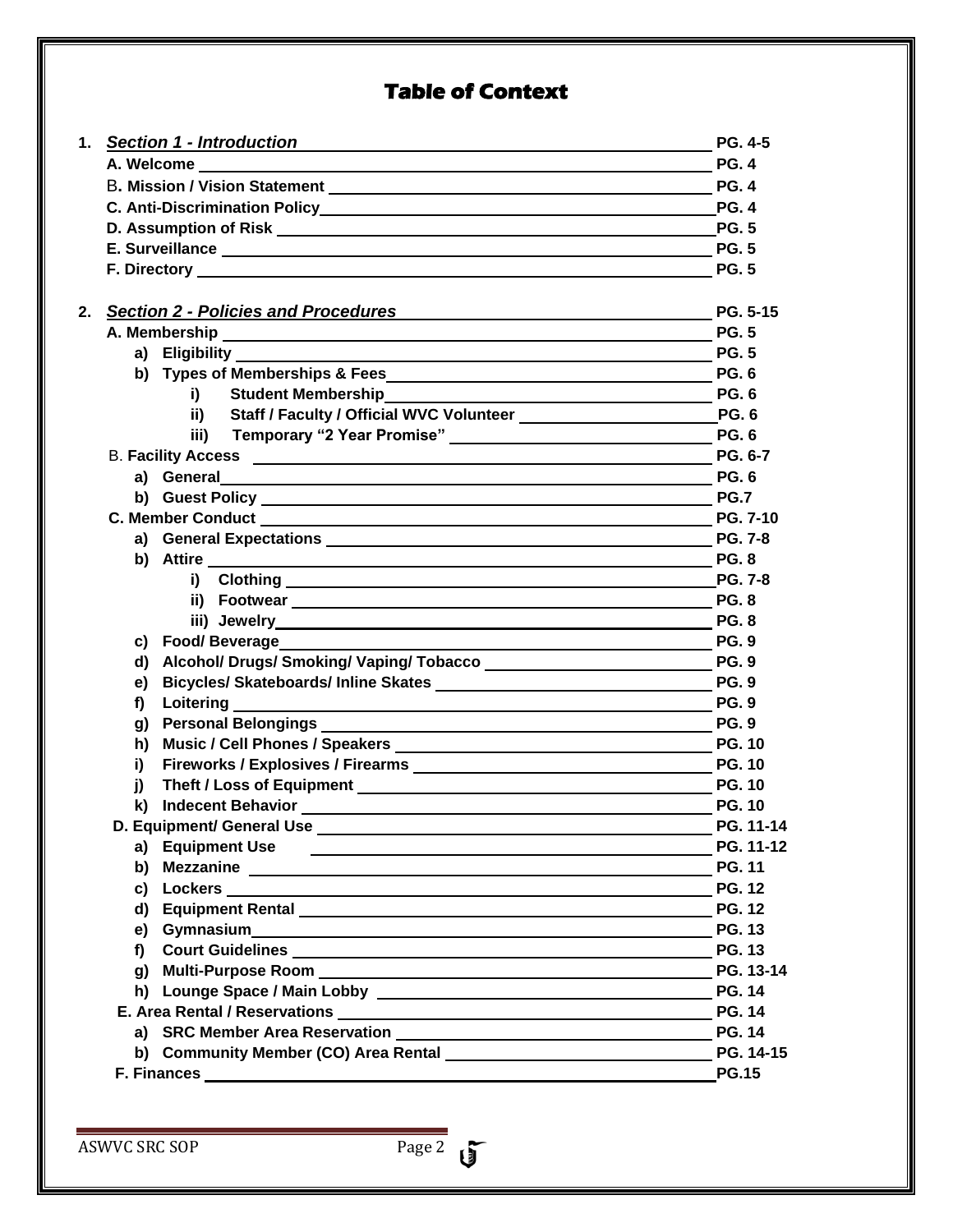| 3. | <b>Section 3 - Building Operations</b>                     | PG. 15-16     |
|----|------------------------------------------------------------|---------------|
|    |                                                            | <b>PG. 15</b> |
|    |                                                            | <b>PG. 15</b> |
|    |                                                            | <b>PG. 15</b> |
|    |                                                            | <b>PG. 15</b> |
|    |                                                            | <b>PG. 16</b> |
|    |                                                            | <b>PG. 16</b> |
|    | b) Scheduled Closures                                      | <b>PG. 16</b> |
|    | <b>Section 4 - Standard Operating Procedure Amendments</b> | PG. 16-17     |
| 5. | <b>A. Approval Guidelines</b>                              | PG. 16-17     |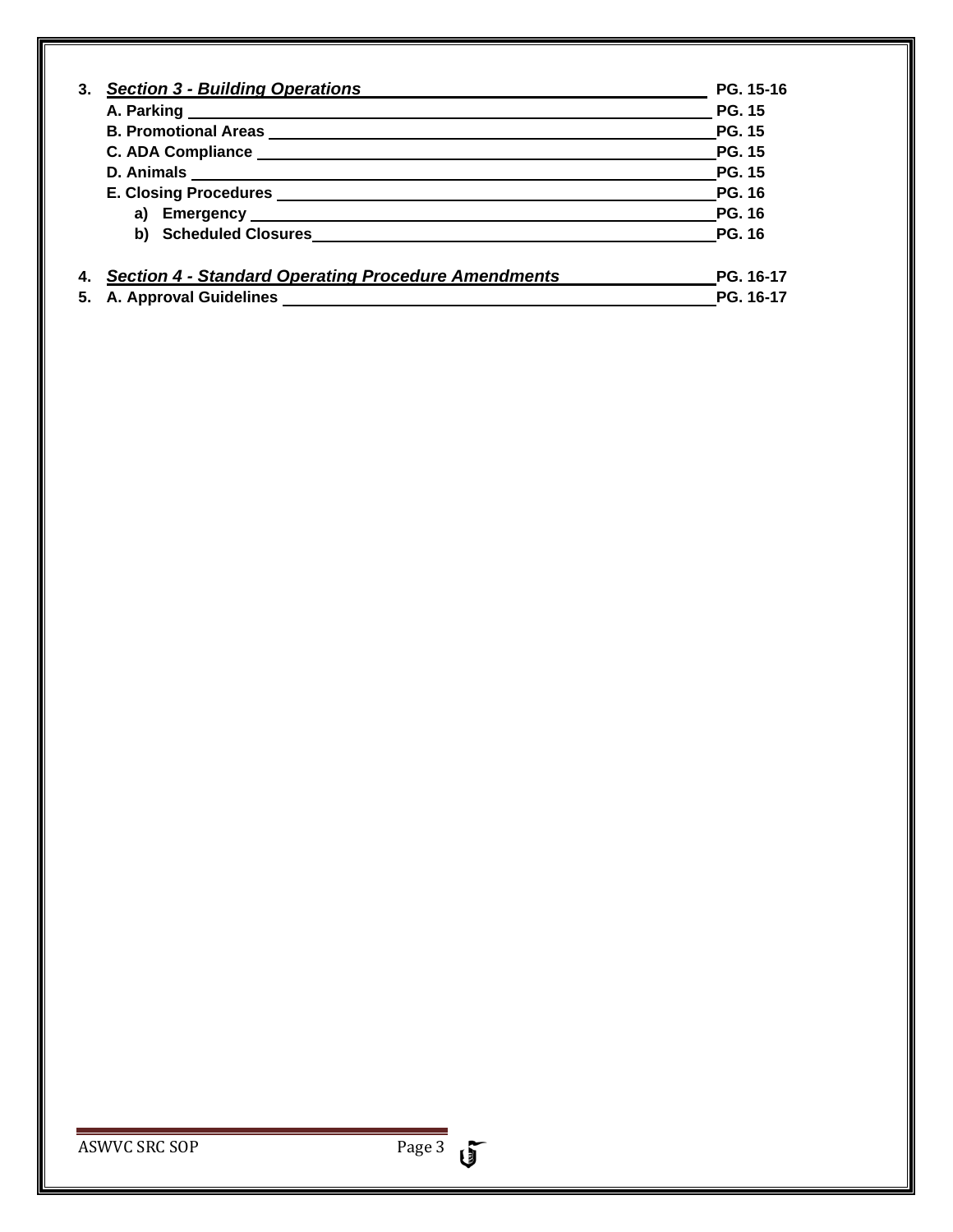## *WVC STUDENT REC CENTER STANDARD OPERATING PROCEDURES (SOP)*

## *Section 1 - Introduction*

#### **A. Welcome**

Welcome to the Wenatchee Valley College (WVC) Student Rec Center (SRC). This building was made possible by the Associated Students of Wenatchee Valley College (ASWVC) to provide a greater variety of recreational activities for the students of WVC. We hope that all members take full advantage of all the fitness and recreational opportunities provided throughout the SRC. As facility users, it is your responsibility to read, understand and abide by the policies and procedures herein the Standard Operating Procedures (SOP) in order to maintain a safe and healthy environment. Failure to adhere to the SOP may result in immediate removal from the SRC and possible revocation of membership.

#### **B. Mission / Vision Statement**

#### **a) Vision**

The SRC strives to provide access to students in pursuit of a healthy lifestyle that incorporates sports, fitness and leisure activities. We also hope to cultivate a deeper sense of inclusion and WVC pride through recreational activities.

#### **b) Mission**

The SRC is committed to providing the campus community with a safe, welcoming, and healthy environment to participate in quality recreational programs and to promote a healthy lifestyle for the campus community.

#### **C. WVC Anti-Discrimination Policy**

Wenatchee Valley College is committed to the policy that all persons shall have equal access to college programs, facilities, admission and employment. Furthermore, it is the policy of Wenatchee Valley College to maintain an academic and work environment free of discrimination, including harassment. The college prohibits discrimination and harassment against any person because of race, creed, color, religion, national or ethnic origin, parental status or families with children, marital status, sex (gender), sexual orientation, gender identity or expression, age, genetic information, honorably discharged veteran or military status as required by Title VI of the Civil Rights Act of 1964, Title IX of the Educational Amendments of 1972, Section 504 of the Rehabilitation Act of 1973, Title VII of the Civil Rights Act of 1964, the Age Discrimination Act of 1975, or the presence of any sensory, mental, or physical disability, or the use of a trained dog guide or service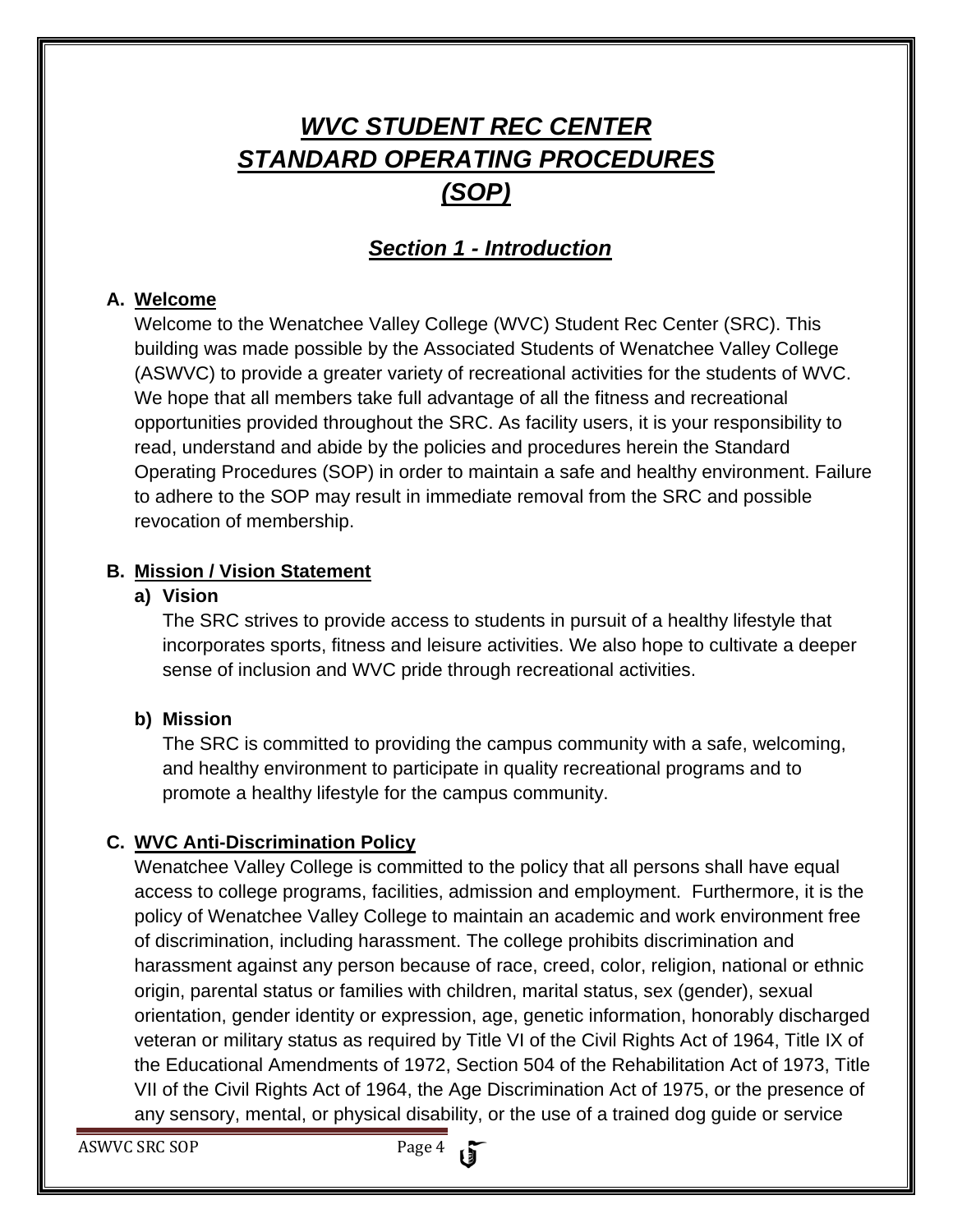animal by a person with a disability, or any other prohibited basis per [RCW](http://apps.leg.wa.gov/rcw/default.aspx?cite=49.60&full=true)  [49.60.030,](http://apps.leg.wa.gov/rcw/default.aspx?cite=49.60&full=true) [040](http://apps.leg.wa.gov/rcw/default.aspx?cite=49.60&full=true) and other federal and laws and regulations, or participation in the complaint process.

All college faculty, staff and students must comply with this policy and are also expected to take appropriate measures to prevent discrimination or harassment. Faculty, staff or students who believe they are being discriminated against or harassed for one of the reasons listed above or who witness potential discrimination or harassment are encouraged to report the offending conduct. Prompt corrective measures will be taken to stop discrimination or harassment whenever and wherever it occurs.

#### **D. Assumption of Risk**

All members are responsible to determine whether they have the proper fitness level to participate. If necessary, each member should consult with their health care provider(s) before starting an exercise program.

Participation in activity at the SRC is voluntary. By voluntarily using the facility or participating in programs, members assume all risk for any harm or injury sustained. Facility users should consider the consequences of their actions and avoid engaging in behavior that may injure themselves, harm other facility users, or damage equipment. WVC is not responsible for injuries or costs related to health or physical services resulting from illness or injury sustained during the use of the SRC.

#### **E. Surveillance**

Activity areas, entries/exits and the main lobby are subject to 24-hour surveillance.

#### **F. Directory**

For any questions or concerns regarding the SRC, please contact the Assistant Director of Student Programs and Recreation:

Hillary Conner (509) 682-6943 hconner@wvc.edu

## *Section 2 - Policies and Procedures*

#### **A. Membership**

#### **a) Eligibility**

Only WVC students, faculty, staff and "2 Year Promise" alumni have access to the SRC.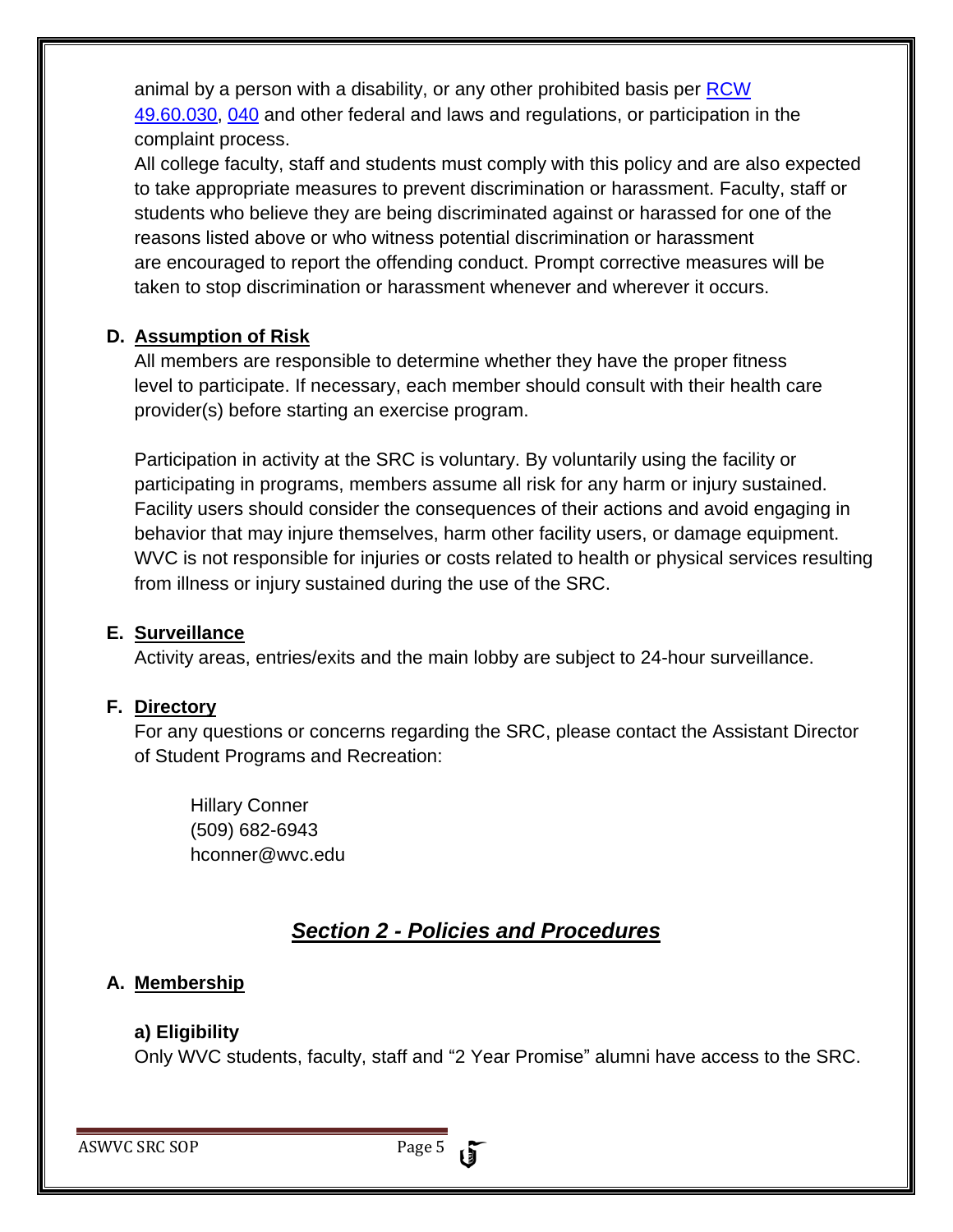#### **b**) **Types of Memberships & Fees**

#### **i) Student Membership**

To gain access as a student, you must be currently enrolled as a creditearning student at WVC. WVC students\* pay \$5 per credit up to a maximum of \$75 per academic quarter for SRC access. All WVC Wenatchee students taking credit earning classes will pay the fee. Omak students and students with the senior waiver must pay the SRC access fee prior to entry.

\**Transitional studies students may choose to pay a \$5 service fee for REC center access. Students in non-credit classes (continuing education) are not eligible.*

#### **ii) Staff / Faculty / Official WVC Volunteer**

To gain access as a Staff / Faculty, you must be a current employee of WVC. Faculty and staff may use the REC center for \$75 per quarter.

#### **iii) Temporary "2 Year Promise"**

- To have access to the SRC via the "2 Year Promise" you must have been a WVC student who was enrolled and paying the SRC fee from the academic school years of 2015-2016 and 2016-2017.
- The "2 Year Promise" is only temporary and will only allot SRC access to students for up to two years. The "2 Year Promise" begins on September 25, 2017 and will extend up to two years, ending no later than September 25, 2019. After the 2 years has passed, access will be terminated.

#### **B. Facility Access**

#### **a) General**

The SRC is a controlled-access facility and is intended for use and enjoyment of current WVC students and other authorized members of the WVC community. Only members are permitted entry.

#### **NO WVC ID CARD = NO ENTRY**

- All facility users must have current, valid WVC identification. WVC ID cards are scanned at the front desk (ID Check) location before entrance to the facility is allowed.
- Failure to present identification upon request may result in removal from the facility. Identification may be checked at any time by SRC staff.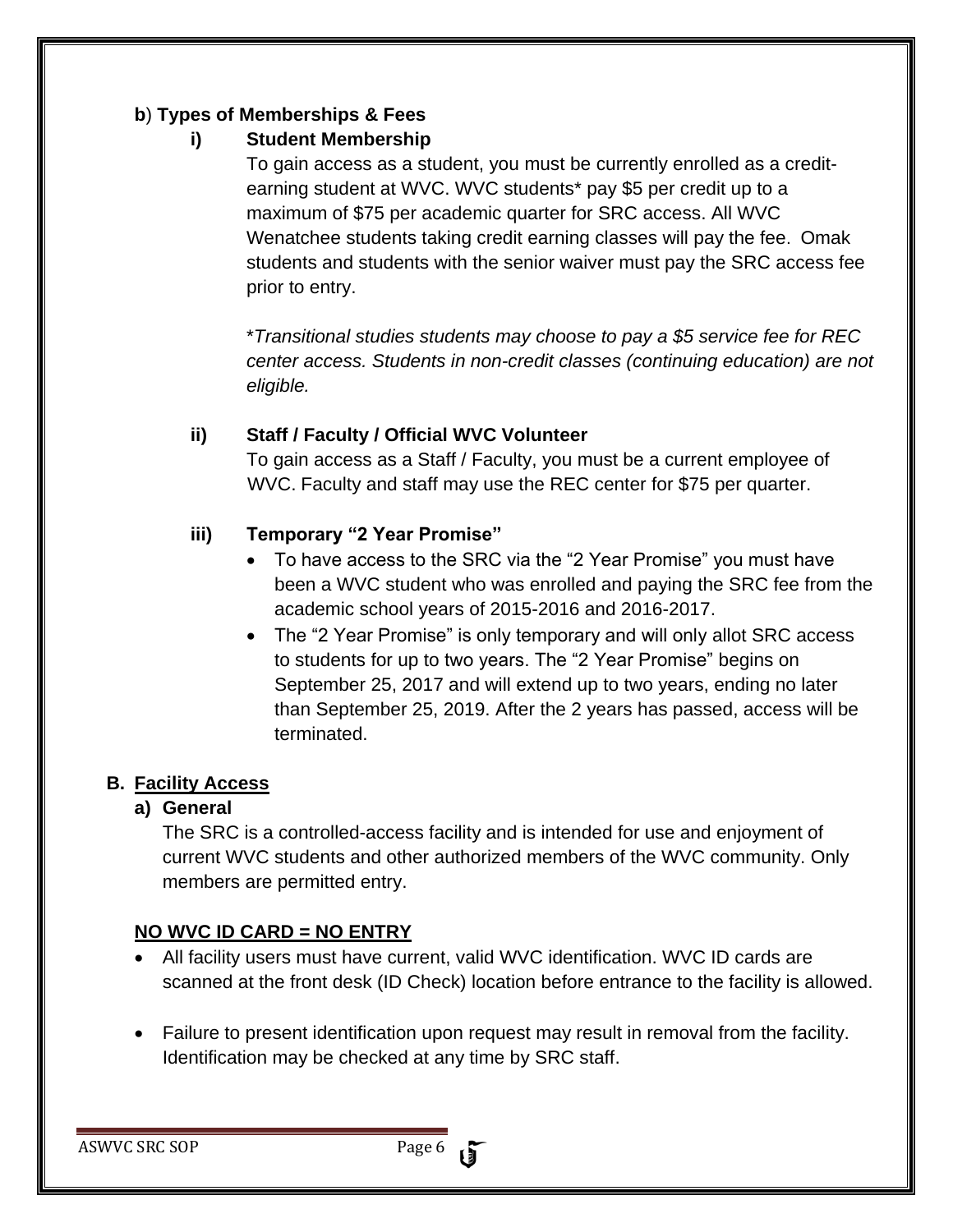Sharing identification cards for access into the building is considered forgery; doing so may result in loss of membership, confiscation of identification cards, or further disciplinary action.

#### **b) Guest Policy**

SRC Members may bring up to two guests per day\*. Guests must be at least 13\*\* years of age to purchase a guest pass. Non-students may come as a guest of a WVC student for \$5 per day. Non-WVC students may come as a guest of a WVC student for \$3 with a valid student ID card.

*\*Based on facility availability*

*\*\*For guests under 18 years of age, a signed liability waiver by parent or legal guardian is required prior to admittance.* 

#### **i) Guest Admittance**

- Government-issued picture ID (with name and date of birth) of the guest is required at the time of guest pass purchase.
- The sponsor's membership must be validated prior to purchasing a guest pass.
- A guest pass is valid only for the date of issue, as shown on the receipt.
- The sponsoring member must accompany the guest while using the SRC and is responsible for the conduct and actions of the guest.

#### **ii) Guest Restrictions**

- A guest cannot host another guest.
- Guests are not permitted to use the SRC if the sponsoring member is not present.
- SRC staff on the clock are not permitted to sponsor a guest.
- A guest cannot check out equipment. The host member may check out equipment for their guest, but the host is still liable for the rental equipment. SRC staff reserve the right to deny access to any guest(s).

#### **C. Member Conduct**

#### **a) General Expectations**

- Members are responsible for reading, understanding, and abiding by all rules and regulations of the SRC.
- Not all rules are posted in immediate areas. If a SRC staff member requests your cooperation, facility users are required to cooperate. If you have questions about a specific policy, please see SRC staff.
- Failure to comply with SRC staff instructions and proper facility use may result in loss of facility and/or membership privileges.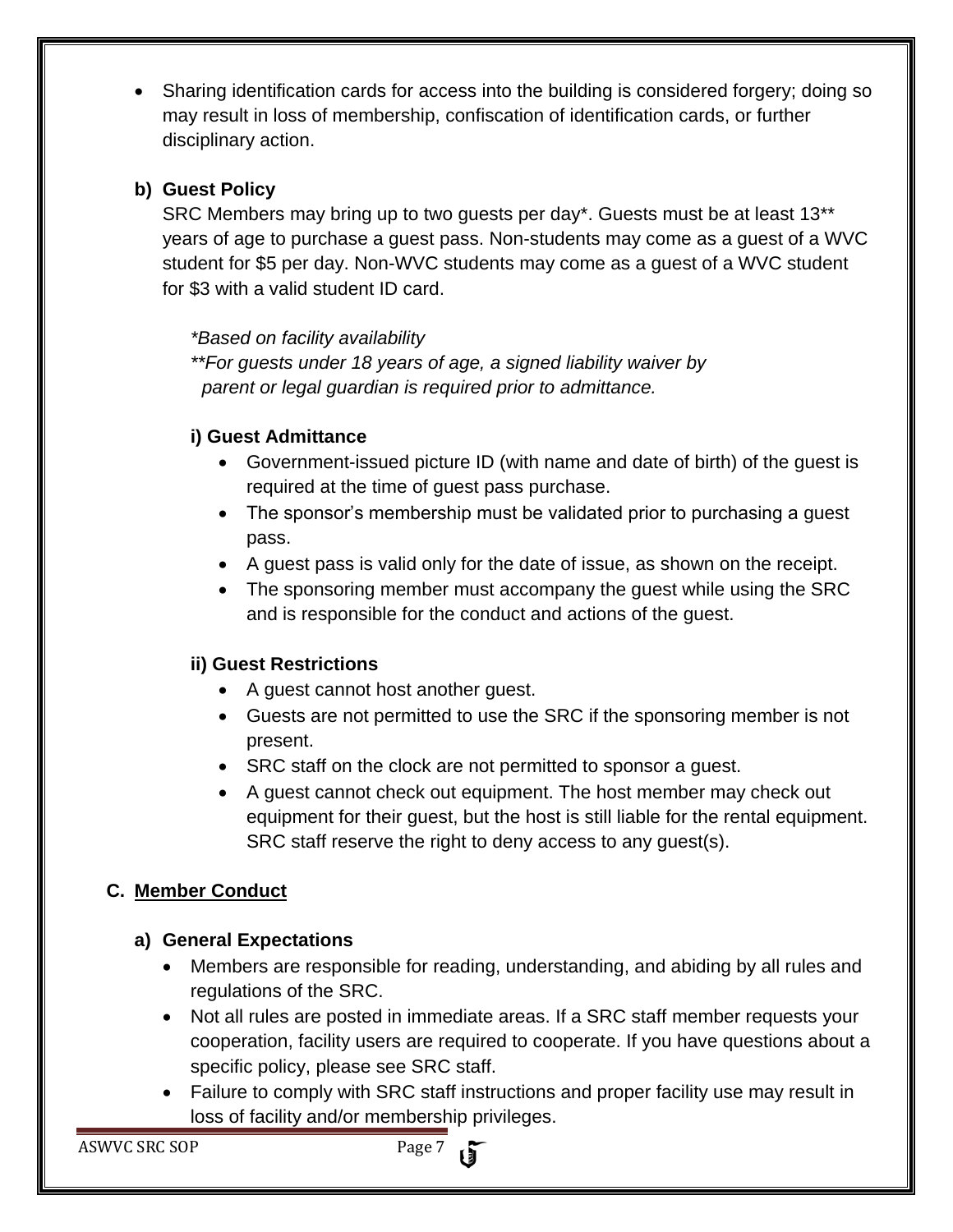- SRC Staff reserves the right to render judgment and decisions on policies not specifically covered.
- Members are expected to treat the facility and the equipment with respect.
- Members who engage in unacceptable, disruptive, or invasive behavior may have their access to the facility revoked, modified, and/or be subject to further WVC disciplinary action.
- Spitting, leaning or throwing objects from the balcony is strictly prohibited.
- Spitting on the floor or in the drinking fountains is prohibited.
- Members must notify SRC staff should an accident, injury or related incident occur. In addition, SRC staff must immediately report any injuries or equipment malfunction for prompt evaluation.

#### **b) Attire**

Appropriate attire is required while using the facility.

#### **i) Clothing**

- Upper body private areas must be covered and non-visible at all times.
- Lower body private areas must be covered and non-visible at all times.
- Jeans, khakis and pants, with buttons, metal zippers, metal rivets, belts and belt loops, are not permitted while using upholstered exercise equipment.

#### **ii) Footwear**

- Non-marking, rubber-soled, athletic-type/sport shoes are required. Footwear must completely cover the foot including instep, toes, arch, and heel.
- Footwear not permitted includes, but is not limited to, high-heeled shoes, spikes, open-toed shoes, turf shoes, cleats, boots, flip-flops, sandals and footwear that are muddy or dirty unless otherwise approved.
- Bare feet and/or stockings are acceptable for some group fitness classes and/or group reservations in the Multi-Purpose room.

**"The 2-Shoes" Recommendation:** Participants are strongly encouraged to bring a second pair of clean footwear that is free of pebbles, road salt, gum, sand, etc. to use during their workouts. This helps protect the equipment and flooring.

#### **iii) Jewelry**

SRC Staff strongly recommends that no jewelry be worn during exercise. This includes, but is not limited to, necklaces, rings, bracelets, wristbands, watches, earrings/studs, piercings, etc. If the SRC staff believes that worn jewelry is a danger or a hazard to you, other members, or to the facility/equipment, they will ask you to remove it.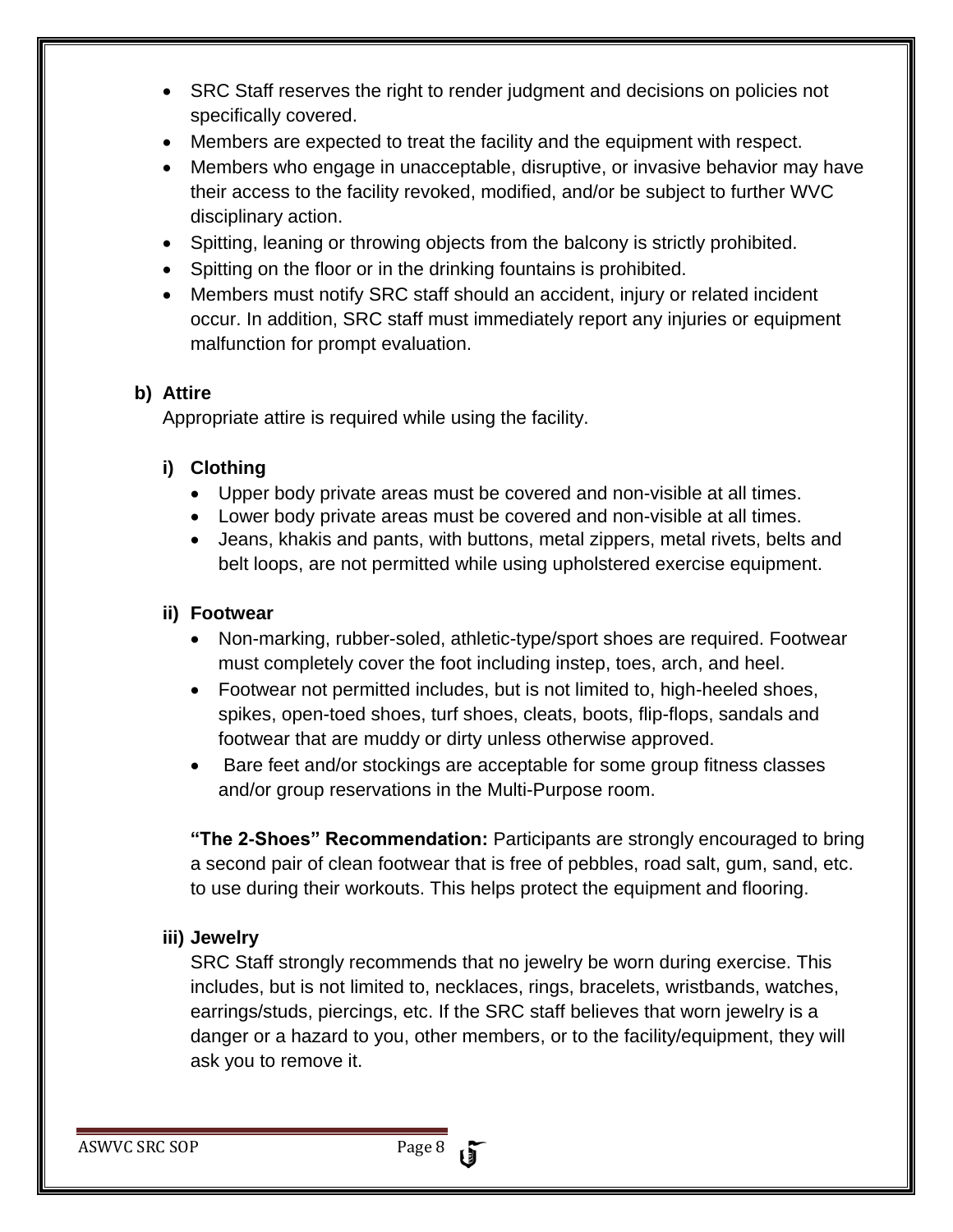#### **c) Food/ Beverage**

- Food is allowed only in the main lobby of the SRC.
- Food is not allowed in any activity area unless approved for a special function.
- Non-spill, non-breakable water or sports bottles are permitted in workout areas; no glass bottles are allowed in the fitness areas of the facility.
- Containers are subject to substance check at any time by SRC staff.

#### **d) Alcohol/ Drugs/ Smoking/ Vaping/ Tobacco**

- Alcoholic beverages/controlled substances are not allowed on the premises.
- Consumption of alcohol, intoxication, or the appearance/smell of intoxication from alcohol or illegal substance will result in immediate removal from the SRC and subject to further disciplinary action.
- WVC CAMPUS IS A TOBACCO-FREE FACILITY. Smoking or tobacco use in any form is prohibited. This includes Electronic Cigarettes and Vape Machines.

#### **e) Bicycles/ Skateboards/ Inline Skates**

- Bicycles, skateboards and inline skates are not permitted for use in the facility.
- In-line skates and skateboards can be stored in day-use lockers provided they fit in these storage units.
- Bicycles should be secured to outdoor bike racks.
- Bicycles found locked in inappropriate areas will have the locks cut and will be moved to a bicycle rack with no lock.
- Skateboarding, inline skating, riding bicycles or other activities that may cause damage to the landscape/exterior of the SRC is not permitted.
- Participants assume responsibility for damages to the landscaping/exterior of the SRC.

#### **f) Loitering**

Activity areas are meant to be used for recreational purposes. If members start to crowd an activity area without using the area for its intent and/or for social purposes, they may be asked to move to the lobby so that other members may continue to use the area for recreational purposes.

#### **g) Personal Belongings**

- The SRC is not responsible for lost or stolen items.
- Members are recommended to store all personal belongings securely in lockers provided in the SRC.
- SRC Staff are not permitted to hold equipment, valuables, or bags for facility users.
- Found items should be turned in to the SRC front desk. Unrecovered items will be sent to the Student Programs lost and found at the end of the day.

ASWVC SRC SOP Page 9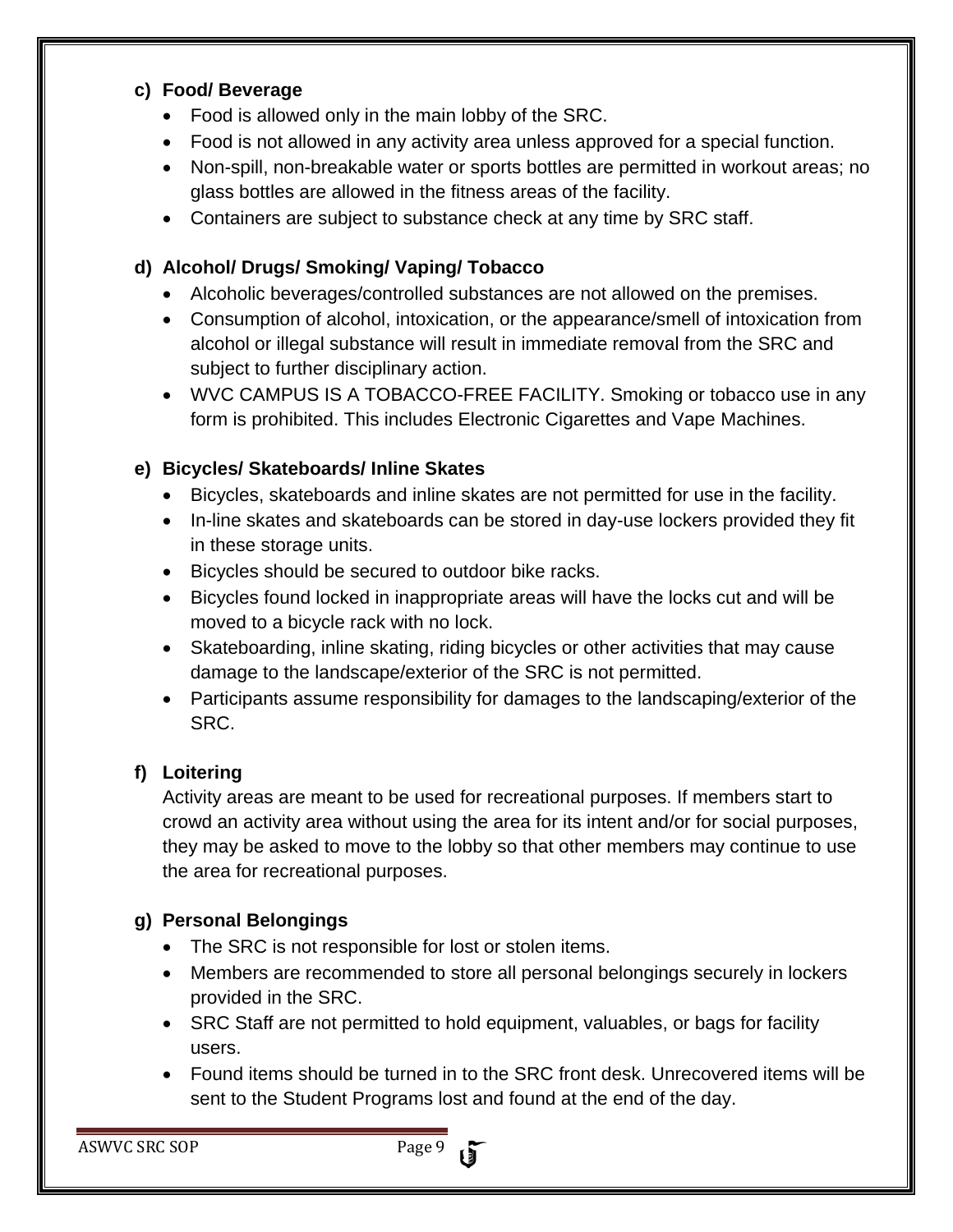#### **h) Music / Cell Phones / Speakers**

- Mobile devices must be used with caution for safety reasons.
- Personal music devices are allowed with headphones. No boom boxes or portable speakers are permitted.
- Photographing and/or videotaping of other individuals in the facility is not permitted.

#### **i) Fireworks / Explosives / Firearms**

All explosives and firearms are prohibited in or on the premises.

#### **j) Theft / Loss of Equipment**

- Theft must be reported immediately to the SRC staff who will file an incident report.
- Facility users are responsible for any SRC equipment they may have checked out from the front desk.
- In the event of theft or loss of rental equipment, SRC staff must retain the information of the responsible party for further action.
- Theft or loss of rental equipment will be dealt with on a case-by-case basis.
- Facility users may be held responsible for replacing equipment.

#### **k) Indecent Behavior**

Indecent behavior includes, but is not limited to:

- Verbal abuse
- Physical abuse
- Harassment
- Discrimination
- Obscene gestures or actions
- Abuse of staff in any form
- Failure to follow an established policy
- The SRC has zero tolerance for violence or intimidation of any sort. Any physical abuse of any person or conduct which threatens or endangers the health and safety of any member of the College will result in immediate removal and disciplinary action.
- Abusive language, and/or inappropriate behavior will not be tolerated. Persistent use of such behavior may result in forfeiture of utilization privileges.
- Vandalism, graffiti, assault, theft, and possession of firearms or weapons are considered criminal activities and may result in immediate police action.

ASWVC SRC SOP Page 10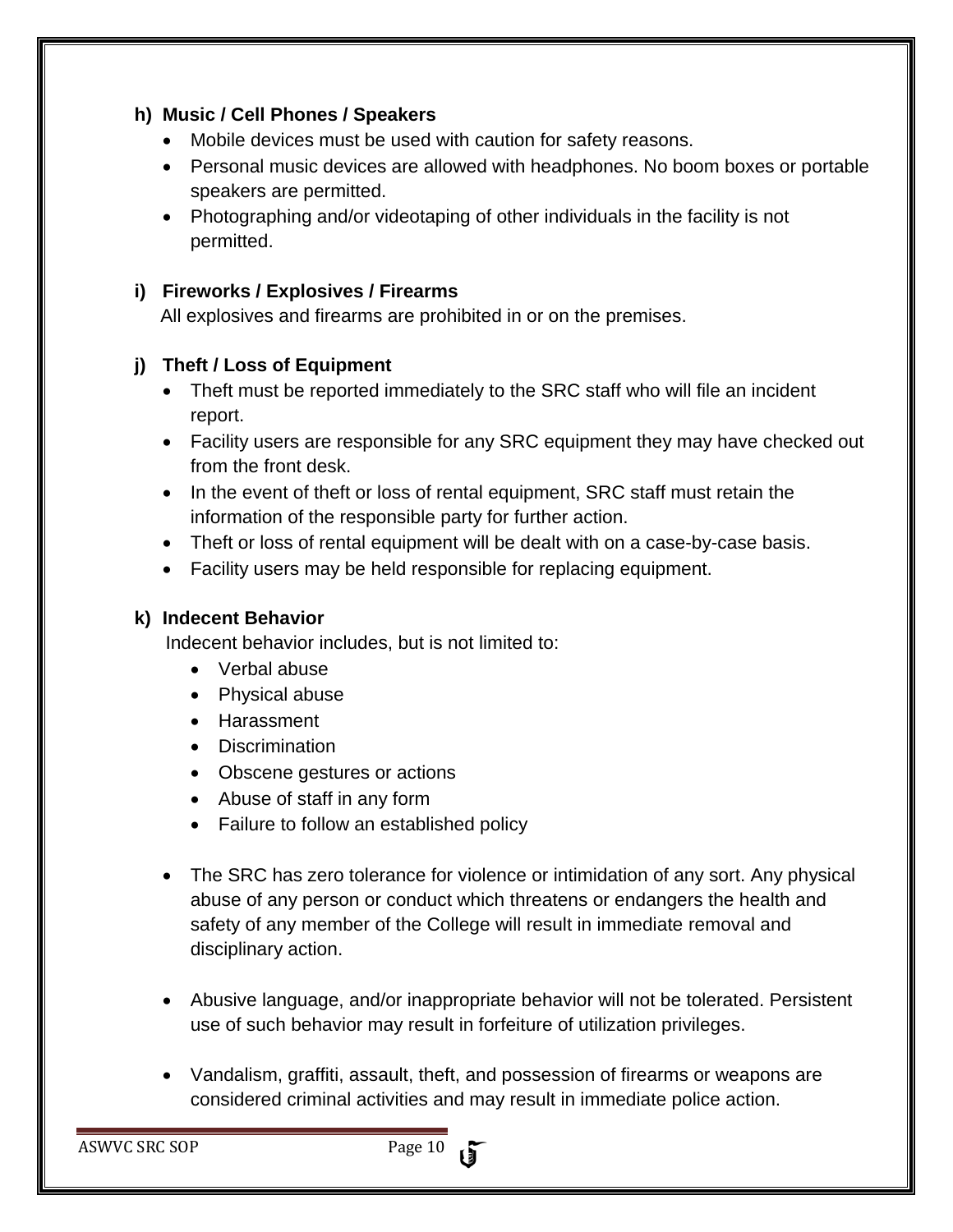#### **D. Equipment/General Use**

- Use of the SRC is for recreational purposes only and cannot be used for coaching/instructional purposes or private gain, unless authorization has been granted by the Assistant Director of Student Programs and Recreation.
- Organized activities other than those approved by the Assistant Director of Student Programs and Recreation or sponsored by the Student Programs office are prohibited.
- Members using the SRC and equipment assume the liability of and agree to compensate the SRC for any damages other than normal wear and tear.
- Failure to comply with SRC policies and procedures may result in removal from the facilities and cancellation of SRC access.

#### **a) Equipment Use**

- Participants exercise at their own risk, and are responsible for their own health and safety.
- All equipment must be used in a safe, appropriate manner. Members who abuse the equipment, use equipment inappropriately, or do not follow safe practices may be asked to leave the facility.
- If unfamiliar with proper equipment use, please ask SRC staff for assistance.
- Orientation sessions are recommended for those unfamiliar with the fitness areas and/or fitness equipment.
- Keep hands and feet clear of moving parts while machines are in use. Place hands and feet only on the handgrips and foot pads provided.
- To protect the equipment and improve sanitation, **all users are required to clean equipment after each use**. Disinfectant wipes are provided throughout the facility.
- There is a 30-minute time limit on all cardiovascular equipment during peak usage times or while others are waiting.
- Members must not rest on machines or on the TRX between sets in order to allow other participants to use equipment between sets.
- When members leave their station, they must take their personal belongings with them. They cannot hold their spot with personal belongings.
- Hanging personal items on cardiovascular is prohibited, as the items can fall and become lodged in moving equipment, such as treadmills.
- Do not operate equipment with loose or damaged parts. If a machine fails to operate correctly, do not attempt to repair it. Notify the SRC staff of the problem immediately.
- Signage for damaged or out-of-order equipment must not be removed. Use of any equipment that is labeled "Out of Order" is strictly prohibited.
- Hand weights and dumbbells are not permitted on cardiovascular equipment.

ASWVC SRC SOP Page 11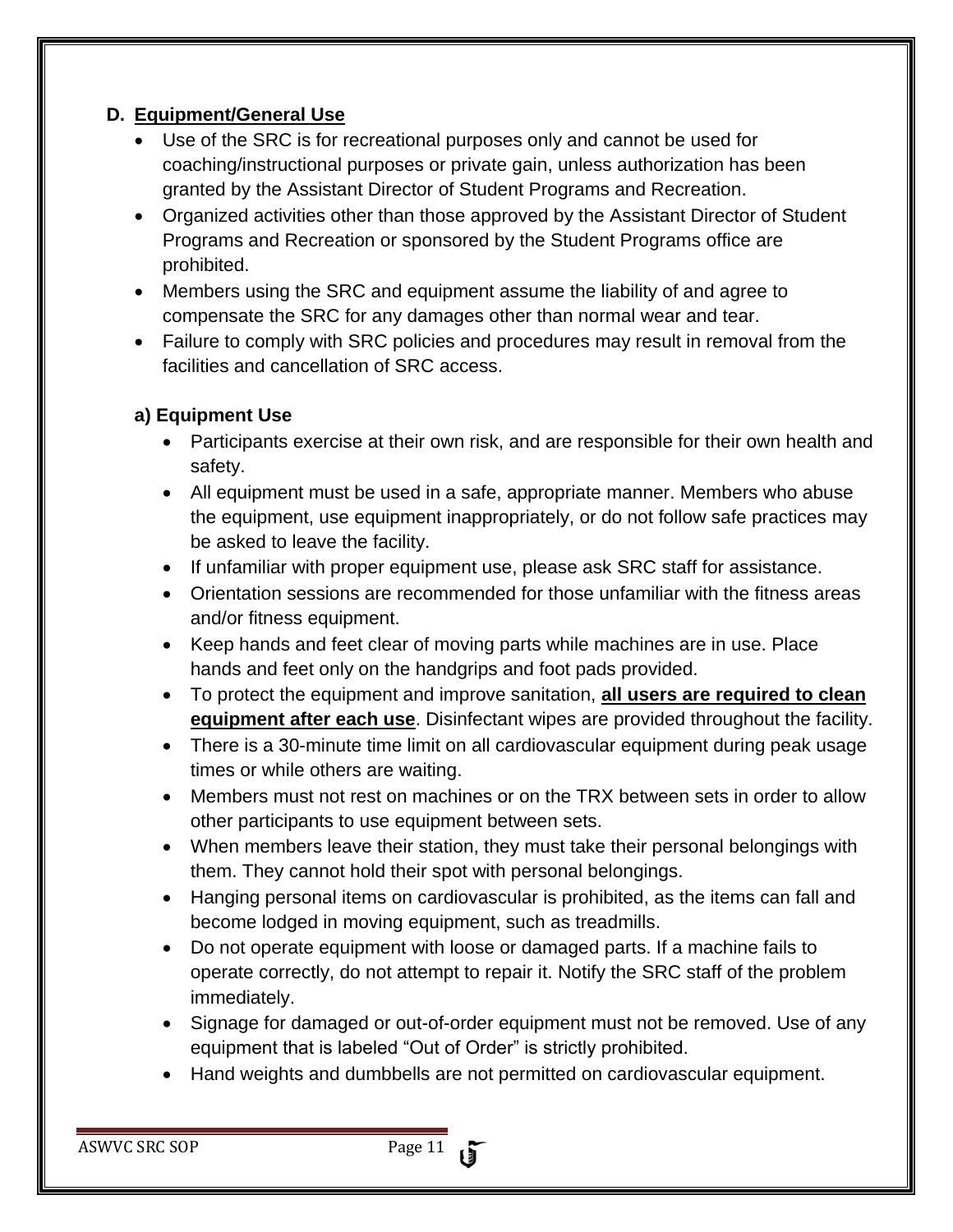- Members should use extreme caution when lifting weights or using TRX equipment to avoid potential injury to themselves or others.
- Weight plates, dumbbells, barbells, and all other items must be stored in their appropriate storage areas immediately after use. Failure to do so may result in revocation of SRC access.
- Dumbbells and free weight equipment should not be slammed together or dropped on the floor.
- Weights and bars are not to be left on the floor or leaned against walls, mirrors, or equipment.
- To prevent tearing, do not place feet, rest bars or weights on benches.
- Standing on benches or equipment frames is not permitted.
- Weight collars must be used for barbells at all times.
- All free weight users must have at least one spotter.

#### **b) Mezzanine**

When on the Mezzanine it is prohibited to:

- Spit off the balcony
- Hold anything over the ledge
- Lean over the quardrail
- Throw anything over the ledge

#### **c) Lockers**

- Lockers are available for drop-in/day use only.
- A limited number of lockers are available for use and are assigned on a first-come, first-served basis for a deposit of 25 cents.
- Facility users must return the key to the lock and take all belongings before leaving the facility each day.
- Personal belongings not removed by the end of the day will be submitted to lost and found.
- WVC is not responsible for any damaged or lost personal items in the SRC.
- Members will be charged for any damages to a locker or loss of key.
- Personal items and belongings should not be left unattended at any time in the SRC.

#### **d) Equipment Check-Out**

Please see SRC staff for equipment available for check-out.

- A valid WVC ID is required to check out equipment.
- Guests of members cannot check out equipment.
- Equipment may be checked out at the front desk. All items must be returned when finished to avoid replacement fees.
- Equipment is designated for use in the SRC only.

ASWVC SRC SOP Page 12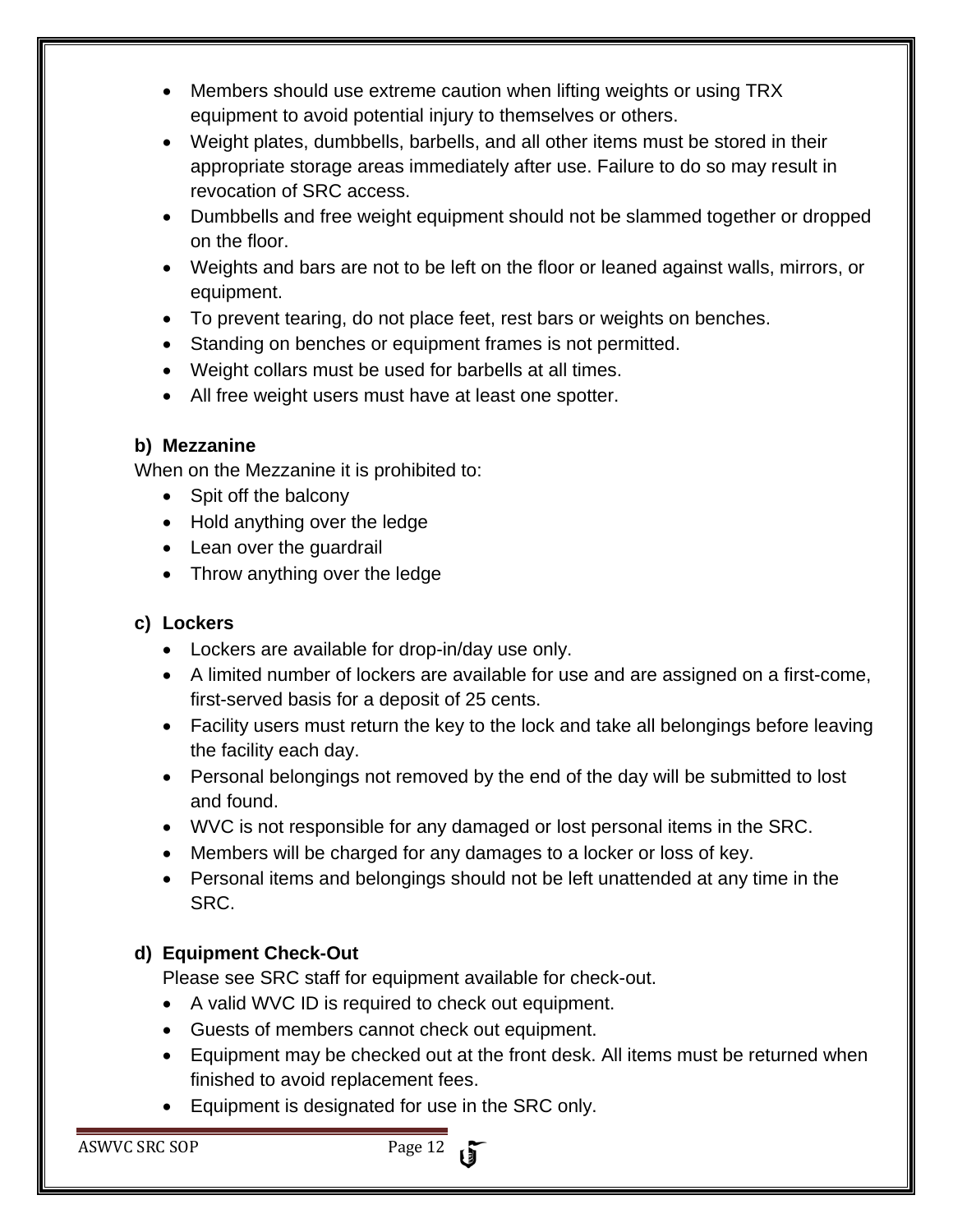- The member checking out the equipment is responsible for that equipment.
- All equipment must be returned to the SRC front desk when the member leaves the facility.
- Authorized personnel ONLY are permitted in the equipment storage area.

#### **e) Gymnasium**

- When using the gym, it is prohibited to throw or kick anything at the mezzanine.
- The gymnasium courts are primarily intended for basketball, volleyball, and badminton. Other activities are encouraged and subject to approval by SRC staff.
- Participants MUST seek assistance from SRC staff for adjustments and setup/takedown of the volleyball & badminton nets, or other equipment.
- Disassembling and/or moving equipment that has been set up is not permitted.
- Hanging on the rims or nets is strictly prohibited.
- Shooting at baskets, while a game is in progress, is not permitted.

#### **f) Court Guidelines**

- Members who wish to use the court next must verbally notify the current players. No one playing in a game may call the court next.
- Only one player needs to be present to request the court.
- Members can use the court for up to 20 minutes at a time.
- Time limit can be extended if no one is waiting.
- Kicking or throwing of a basketball and/or other equipment toward the ceiling or mezzanine is prohibited. Violators will be asked to leave the facility immediately and may be billed for the damages.
- No reservations will be taken for recreational play. However, reservations can be made for special activities/events.
- If there are less than ten players, they must use half court and allow the other half court to be open for another activity, when there are others wanting to use the court.
- Use of open gym hours are on a first come, first serve basis.
- Facilities and equipment should be used for their designed purpose.
- All belongings are to be secured at all times. Keys, backpacks, and personal belongings are not permitted on the gym floor.

#### **g) Multi-Purpose Room**

- The Multi-Purpose Room is intended for group fitness classes, recreational use, and other special events.
- Group fitness class schedules are posted at the entrance to activity rooms.
- Fitness equipment should be used only for its intended purpose.
- Do not remove equipment from activity rooms.
- Use caution near mirrors.

ASWVC SRC SOP Page 13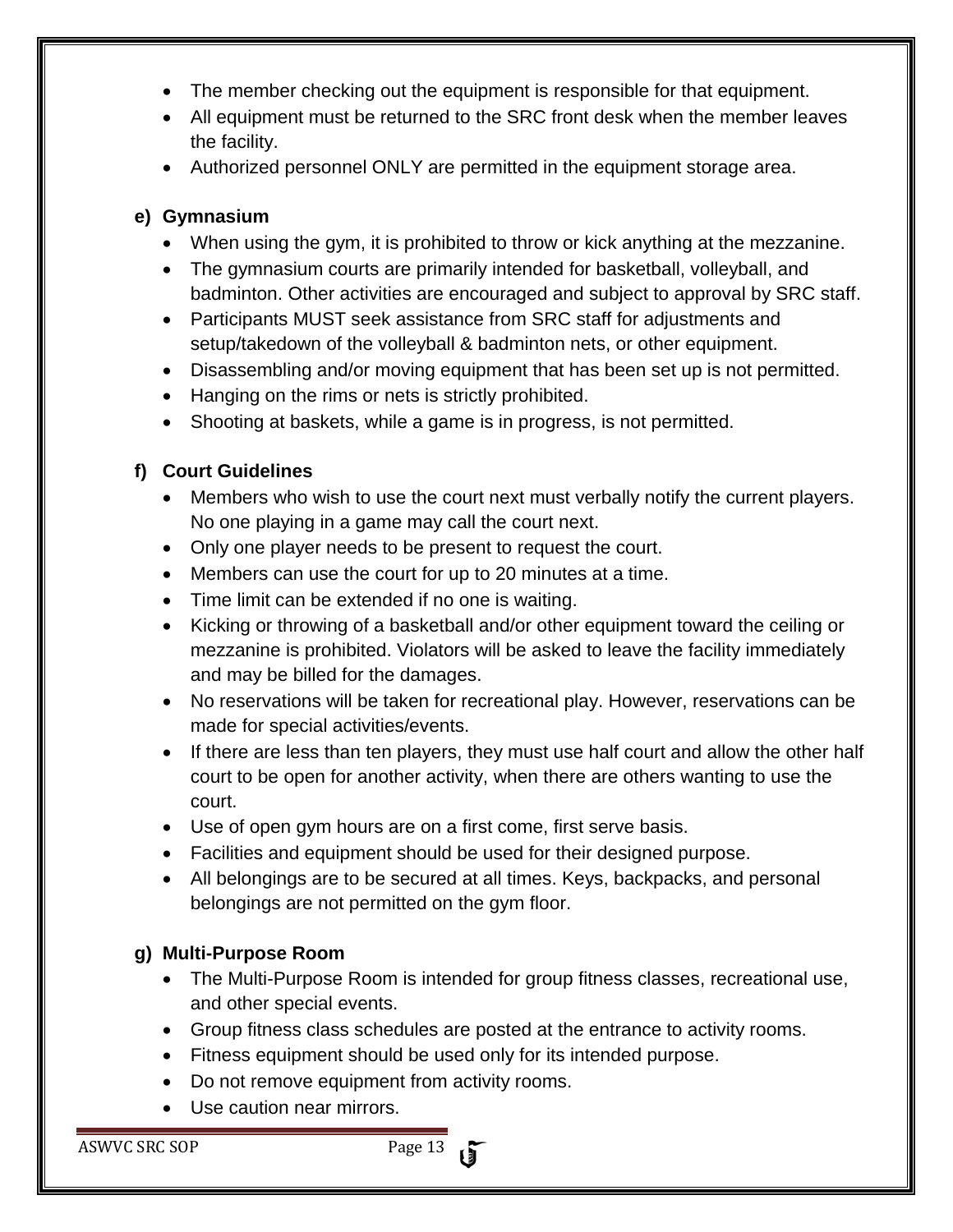- Personal hand weights are not permitted. Facility hand weights are provided for appropriate classes, and may only be used at the direction of the instructor.
- Clean equipment with disinfectant wipes before leaving classes.
- Using a towel during mat-based exercise is recommended.
- Audio visual equipment is available with SRC staff approval. Otherwise, groups or individuals are responsible for providing their own music.
- Personal/instructional training other than those scheduled through the SRC is prohibited.
- Multiple failures to adhere to instructor cues may result in class suspension.
- Return all equipment to its proper location after use.
- No dangerous physical activities that are deemed unsafe by any SRC staff will be allowed.

#### **h) Lounge Space / Main Lobby**

- Members are not allowed to rearrange the furniture.
- Food and drinks are allowed in these areas. Please discard of all trash.
- Furniture should only be used for its designed purpose.

#### **E. Area Rental / Reservations**

#### **a) SRC Member Area Reservation**

- Facility users can reserve areas for special activities. Submission of a reservation form is required to reserve a designated area. The form must then be approved by the Assistant Director of Student Programs and Recreation.
- The SRC is not allowed to reserve facility areas:
	- For longer than 2 hours\*
	- During peak hours\*
	- For recreational purposes, the request must be for an organized activity.
	- If damages occur to SRC equipment or facilities, beyond normal wear and tear, the reserving party will be held responsible for the cost of the repair.

\**With prior approval, considerations may be made for special circumstances or events*

#### **b) Community Member (CO) Area Rental**

- The SRC Facilities may be rented to Community Organizations (CO) with the authorization of the Assistant Director of Student Programs and Recreation.
- The SRC facilities should not be rented out during normal hours of operation.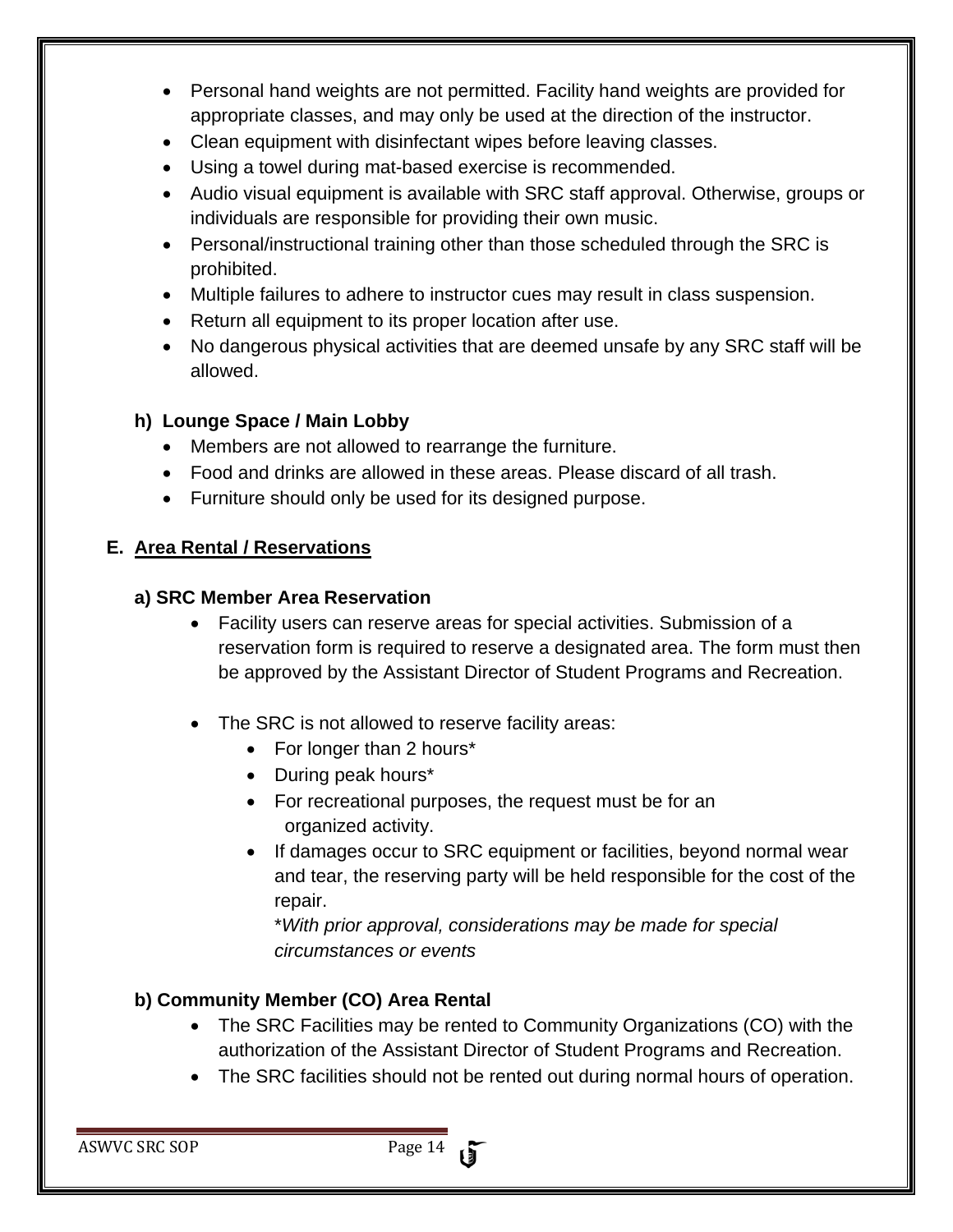- For a CO to rent the SRC, they must fill out a rental request and submit it 30 days in advance (exemptions can be made). The CO request must be approved by the Assistant Director of Student Programs and Recreation, and comply with current WVC facility rental policies and procedures.
- Please see Assistant Director of Student Programs and Recreation for rental details.
- If damages occur to SRC equipment or facilities, beyond normal wear and tear, the CO will be held responsible for the cost of the repair.

#### **F. Finances**

Any and all money donated, made from or by using the SRC's Facilities, and/or equipment, will be used to repay the SRC COP and/or to fund special projects as directed by the Assistant Director of Student Programs and Recreation.

### *Section 3 - Building Operations*

#### **A. Parking**

All WVC campus parking rules, standards and enforcement apply to the SRC parking areas.

#### **B. Promotional Areas**

- All posters, flyers, signs etc., must be approved by Student Programs before being posted in the SRC.
- Displays may only be posted on approved bulletin boards.
- Posters may not be attached to the building walls (interior and exterior), doors, windows, rails or any other painted surface.
- The SRC retains the right to limit the number, location, and duration of posting.
- Use of tape, or other marking materials on walls or flooring is prohibited.
- Please consult with SRC staff for posting procedures.

#### **C. Americans with Disabilities Act (ADA) Compliance**

- The SRC is diligent in its efforts to make every part of a facility accessible for all. If additional accommodations need to be made, please contact SRC staff.
- At least one of each type of equipment will be available to people with limited mobility. There must be a space of 30 inches by 48 inches to allow transfer to and from equipment.
- Please remember that the SRC Staff are here to assist members. Please ask staff for assistance.

#### **D. Animals**

• Pets are prohibited from entering the SRC.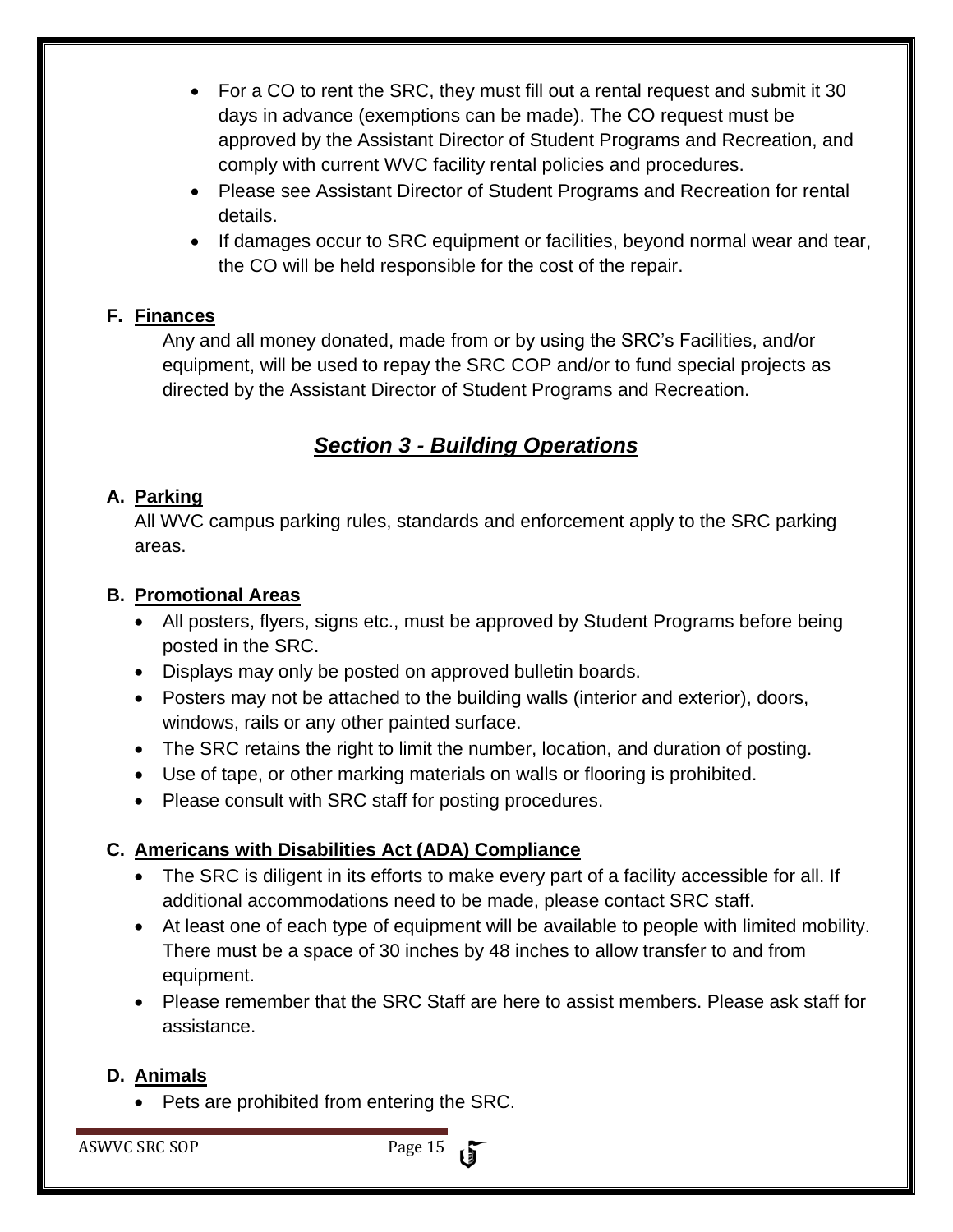Service animals are permitted in the SRC. Service animals are defined as animals that are trained to do work or perform tasks for a person with a disability in accordance with The Americans with Disabilities Act. See established WVC policies and procedures for more information at: [https://www.wvc.edu/students/support/disability-services/service](https://www.wvc.edu/students/support/disability-services/service-animals.html)[animals.html.](https://www.wvc.edu/students/support/disability-services/service-animals.html)

#### **E. Closing Procedures**

- Members and guests must vacate the building by closing time.
- Announcements are made as the closing time nears.
- Participants are expected to finish their activity (5 minutes prior to closing), re-rack all weight equipment, return any checked-out equipment, and exit the facility prior to closing.
- SRC Staff must do a final walk-through to ensure that weights are re-racked, all areas are vacant, clean, and machines are wiped down.

#### **a) Emergency**

In the event of an emergency, please dial 911 from a campus phone or 911 from a cell phone, alert SRC staff and refer to established campus emergency procedures.

#### **b) Scheduled Closures**

Areas of the SRC or the entire facility may be closed and/or restricted due to a special event, scheduled cleaning, maintenance, holiday or unforeseen circumstances. Scheduled closures will be sent out via email in advance and posted at the SRC.

## *Section 4 - Standard Operation Procedure Amendments*

#### **A. Approval Guidelines**

- The SRC in conjunction with Student Programs and the ASWVC Student Senate strives to provide a safe and enjoyable atmosphere for all participants and reserves the right to implement or amend any policies and/or procedures to protect our patrons or comply with state and/or federal law.
- Any recommended amendments that include finances, member access, rental / reservation, or building use must be approved through the ASWVC Student Senate with a <sup>3</sup>/<sub>4</sub> ASWVC majority vote in an official meeting.
- Any recommended amendments that require ASWVC Student Senate Approval must be given to the ASWVC Student Senate for review. After 2 weeks of review and discussion the ASWVC Student Senate may vote on the recommendations.

ASWVC SRC SOP Page 16